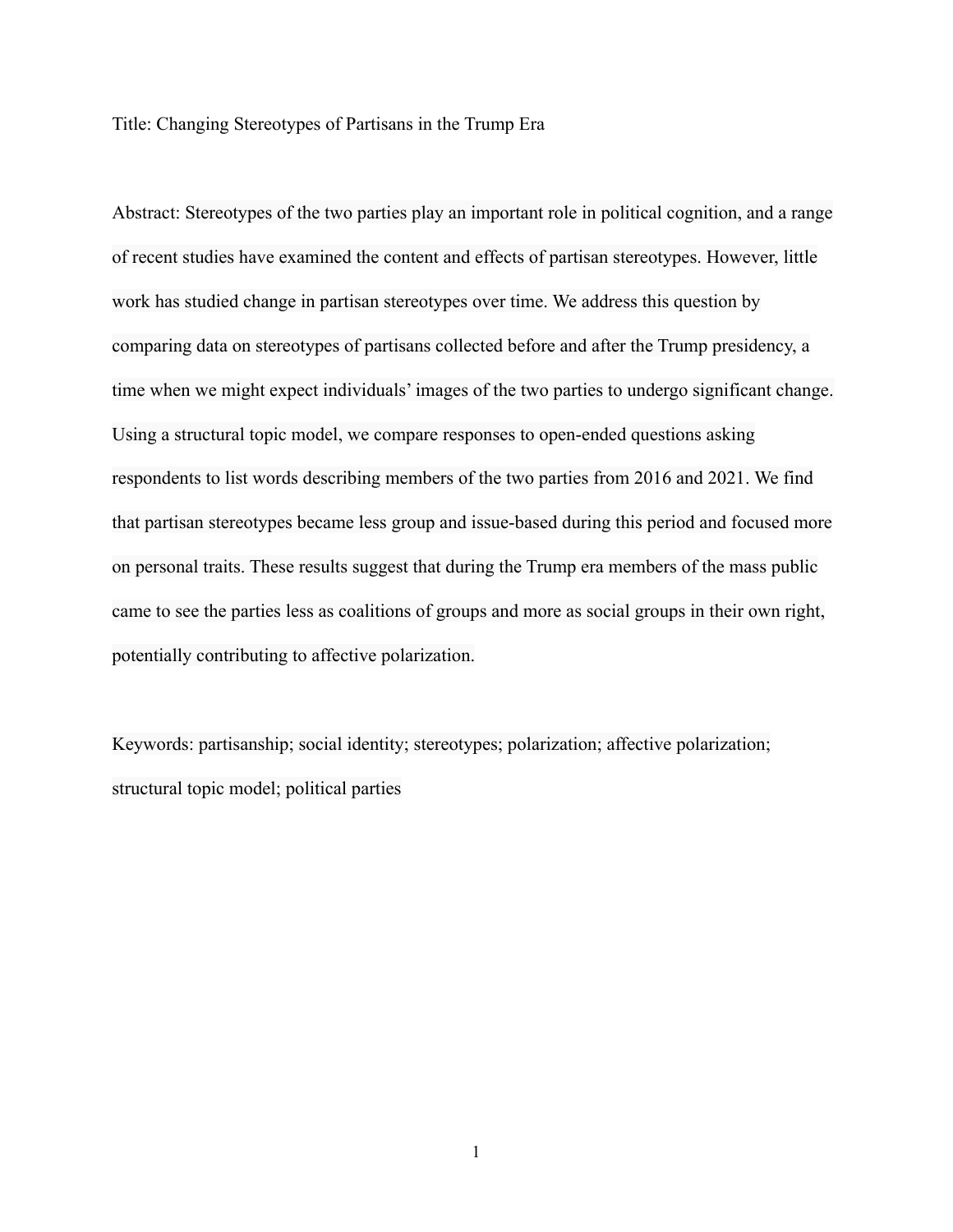Political scientists and the public have increasingly voiced concerns about the way partisanship divides Americans. One component of this divide is the images and generalizations people have of ordinary Republicans and Democrats, which influence their understanding of the political world. A range of recent studies have measured (Ahler and Sood 2018; Claassen et al. 2021; Rothschild et al. 2019), and shown the effects of (Ahler and Sood 2018; Busby et al. 2021), stereotypes of partisans. However, no work examines changes in partisan stereotypes over time. Party positions and coalitions shift, but stereotypes of social groups can be remarkably stable (Garcia-Marques 2017). Do stereotypes in the mass public change, especially during times of political upheaval?

In a preregistered study, we address this question by comparing data on stereotypes of partisans collected before and after the Trump presidency, a time when we might expect individuals' images of the two parties to undergo significant change. We use data from Rothschild et al. (2019), who in August of 2016 asked 861 respondents from a nationally representative non-probability sample to list "four words that typically describe people who support the Republican Party" and "four words that typically describe people who support the Democratic Party." In August of 2021, we asked 1,200 respondents from a comparable sample the same questions. We then combined these responses together and analyzed them using structural topic modeling (STM), a form of machine learning that identifies themes and frequently co-occurring words, to characterize stereotypes of the two parties. By considering how the prevalence of stereotypes varies across time periods, we evaluate whether and how the respondents' stereotypes of partisans have changed over the past five years. We additionally compare changes in the frequency of commonly used words and in the types of descriptors used,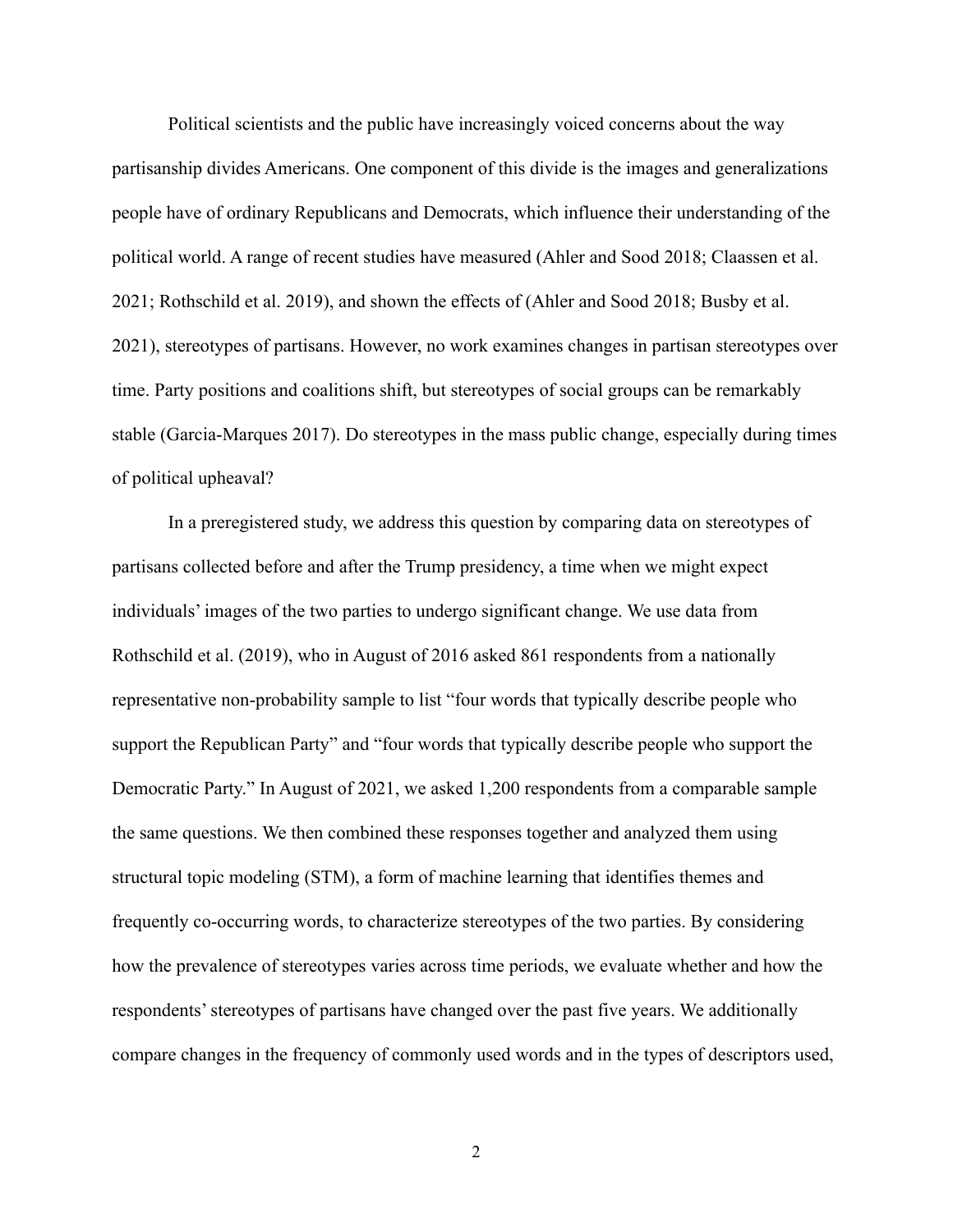as generated by a hand-coding of the open-ended responses. Overall, we find that Americans' stereotypes of partisans are increasingly rooted in personal traits, a kind of stereotype associated with greater affective polarization. These findings align with other research that finds rising affective polarization and partisan conflict in the United States.

## **Partisan Identity and Stereotypes**

Research in political psychology increasingly conceives of partisanship as a social identity in its own right, comparable in its significance to identities such as race, religion, or gender (Green, Palmquist, and Schickler 2002; Greene 1999, 2004). Among other things, this entails prevalent group-based *stereotypes*—that is, generalizations about the characteristics of groups and their members (Allport 1954; Bordalo et al. 2016). Rothschild et al. (2019) document the existence of stereotypes about supporters of the Democratic and Republican Parties, including their personality and character traits, their other social group memberships, and their political issue priorities. Stereotypes help individuals to simplify and navigate a complex social world, but they may also exacerbate intergroup conflict (e.g., Allport 1954; Eagly and Mladinic 1989). Indeed, holding different mental images of partisans has proven consequential for interparty attitudes and polarization (Ahler and Sood 2018; Busby et al. 2021).

Importantly, stereotypes and their mental accessibility may change due to factors such as the prevailing media environment (Rahn and Cramer 1996; Levendusky and Malhotra 2016), changes in group exemplars or their centrality (Garcia-Marques, Santos, and Mackie 2006), or simply the passage of time (Devine and Elliot 1995; Karlins, Coffman, and Walters 1969). The American political landscape has changed a great deal in just the five years since Rothschild et al. (2019) collected their data. The rise of Donald Trump and his embrace by most of the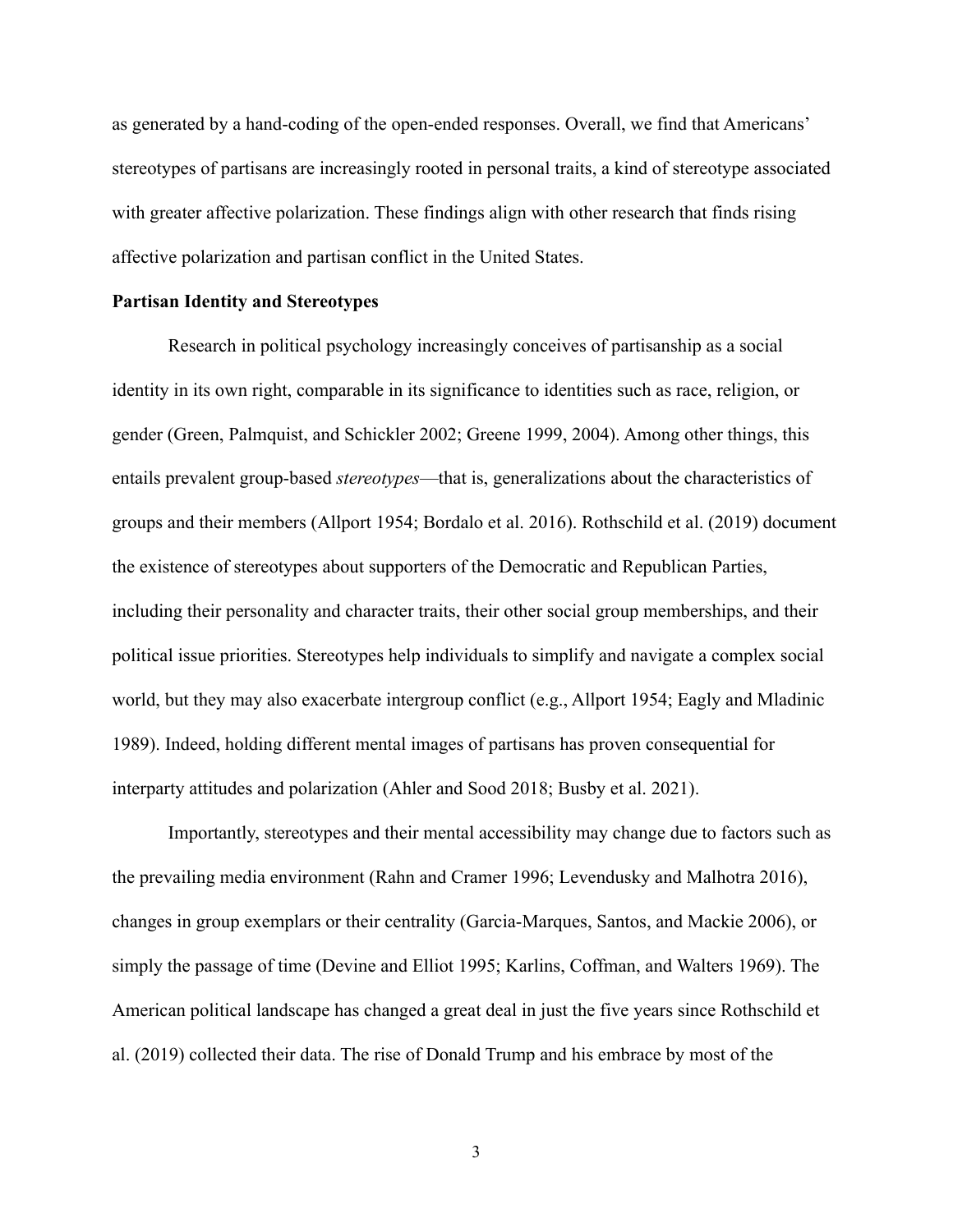Republican Party has changed the most prominent representative of the "Republican" group in a way that exemplar-based theories of stereotypes would expect to change stereotype content (Dasgupta and Greenwald 2001; Garcia-Marques, Santos, and Mackie 2006; Goldman and Mutz 2014), particularly given Trump's overall lack of clear ideological rhetoric. More broadly, demographic and cultural sorting between the two parties (see Mason 2018; Claassen et al. 2021) may have altered perceptions of the parties and their coherence as social groups. On the other hand, many stereotypes prove quite enduring despite social changes (Garcia-Marques et al. 2017), so it remains to be seen how much the public's images of party supporters have shifted during the Trump era. In the sections that follow, we take on this research question, exploring the degree to which Americans' stereotypes of partisans have changed or stayed constant over the last five years.

#### **Research Method**

#### *Data*

We use data from two sources: Rothschild et al. (2019)'s August 2016 survey of an 861 respondent nationally diverse non-probability sample provided by the firm Research Now (now known as Dynata), $\frac{1}{2}$  and an original survey conducted in late August and early September 2021 of a 1,200-person nationally diverse non-probability sample from the firm Lucid. Both firms use similar "double-opt-in" recruitment procedures to deliver demographically representative samples (Research Now 2014, Lucid 2021); see Appendix B for a discussion of the comparability of the panels. After completing the consent process and an attention check, both samples were asked to "Please write down four words that typically describe people who support

<sup>&</sup>lt;sup>1</sup> Rothschild et al. (2019) also use a student and mTurk sample. We only use the data collected from Research Now as it is most comparable to the 2021 sample.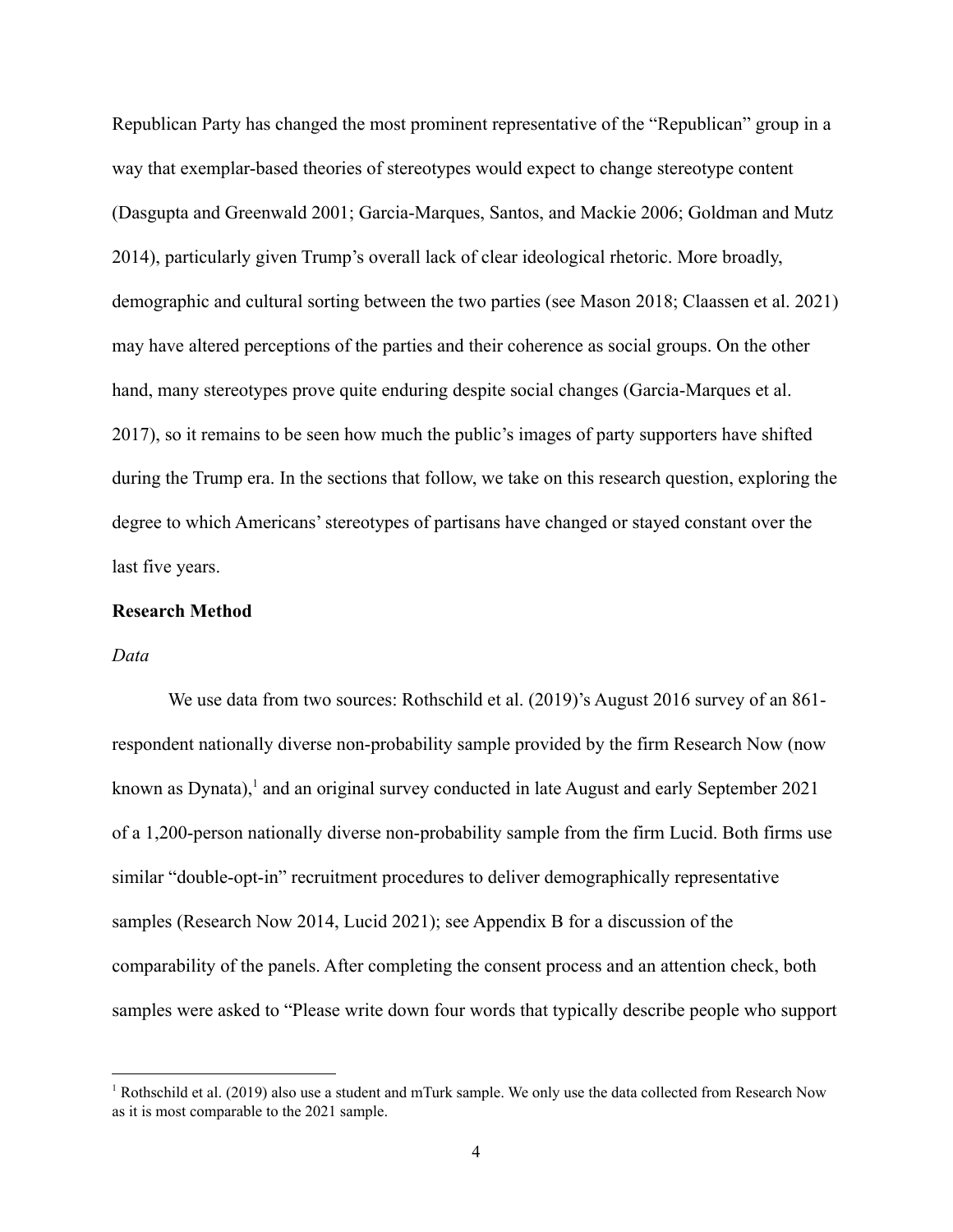the <Republican/Democratic> Party."<sup>2</sup> Respondents were first asked this question with regards to one party, then the other, with the order of parties randomized.<sup>3</sup> For each descriptor, they were asked to give a valence rating from 1 (negative) to 7 (positive). Respondents also completed a set of demographic questions. Question wording was identical in the two surveys. This research was approved by the Institutional Review Boards at <INSTITUTIONS BLINDED FOR REVIEW>.

For the purpose of our main analysis, all words provided by a given respondent are combined into a single text or document. Prior to our analyses, we recoded blank responses, as well as statements like "Don't know," "N/A," and "None", as "Nonresponse." This helps us to evaluate how the absence of stereotypes—whether expressed by affirming a lack of ideas or leaving the question blank—has changed over time.<sup>4</sup> The STM procedures themselves remove stop words ("the", "an", etc.), punctuation, and numbers from the texts. They also put the words into lower case, stem the terms (replacing the words jogging and jog with "jog," for example), and drop terms that occur fewer than 5 times. With all of these pre-processing steps, we rely on the defaults in STM, parallel to the decisions made in Rothschild et al. (2019). In our secondary discussion of word frequency, we recode a number of close synonyms, using the same approach and an updated list of synonyms from Rothschild et al. (2019).

# *Analysis*

Structural topic modeling (STM) uses a form of machine learning to describe the co-occurrence of words within a set of documents—in this case, the combined open-ended

<sup>&</sup>lt;sup>2</sup> Respondents were provided with four blanks but were not forced to fill any of them.

<sup>&</sup>lt;sup>3</sup> This is just one type of text one could examine. Other possibilities include tweets referencing Republicans and Democrats and stereotype categorizations of individuals with different attributes. We use our method here because it closely matches work in psychology on other stereotypes (e.g., Eagly and Mladinic 1989) and captures respondents' stereotypes in a more direct way than alternatives.

<sup>4</sup> For more details on recoding procedures, see the appendix.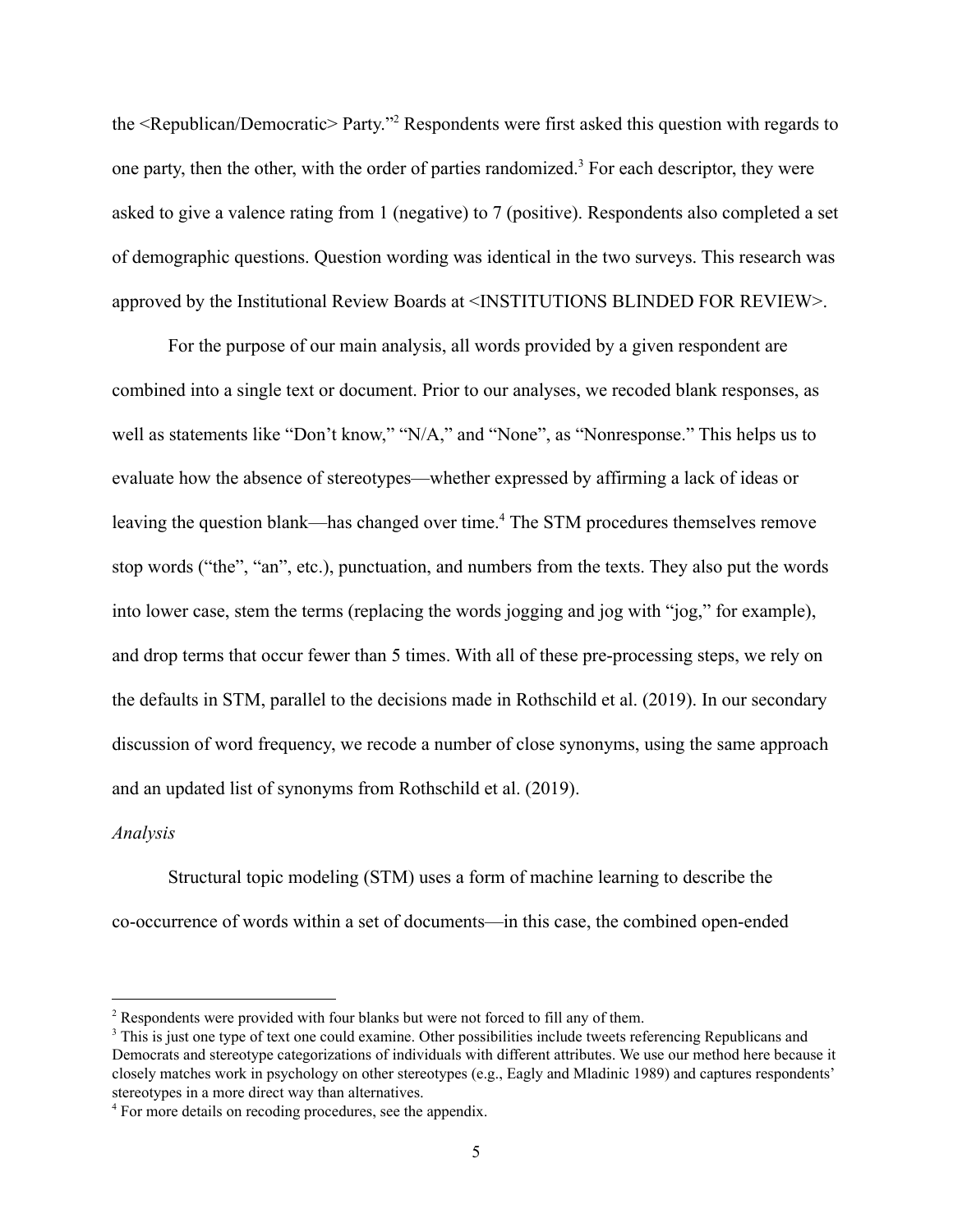responses from each respondent. STM identifies words that tend to appear together within documents and organizes them into topics; thus, researchers can gain a detailed sense of the patterns and themes in survey respondents' thoughts with minimal assumptions (Roberts et al. 2014). In the present study, we combine responses from both surveys into a single corpus of documents, to precisely compare the words/topics used in 2016 compared to 2021. We produce two topic models, one for stereotypes of Democrats and one for stereotypes of Republicans. Prior to our analysis, we preregistered our use of STM and subsequent analyses.<sup>5</sup>

An STM cannot determine the "best" number of topics; researchers must select a number of topics for the model (Roberts et al. 2014). However, the method provides a number of statistical metrics by which to compare candidate models with different numbers of topics (Blei, Ng, and Jordan 2003; Taddy 2012). After deciding on the number of topics, researchers can assess different model specifications based on two main quantities: (1) *semantic coherence*, the co-occurrence of high-probability words in a topic within the documents, and (2) *exclusivity*, a low probability that the high-probability words from a given topic appear among the top words for any other topic. Beyond this, human interpretation and judgment are still required to ensure that the chosen model's topics make theoretical sense.

For the current study, we examined potential models for each party with between 5 and 75 topics. We used a sparse additive generative (SAGE) method, which produces models with greater semantic coherence when using documents of short length such as ours (Eisenstein, Ahmed, and Xing 2011). After identifying a narrower range of topic numbers with the best statistical values, we examined those possibilities more closely and chose two or three

<sup>5</sup> Available at https://osf.io/nyv6e/?view\_only=120157aac70d49268fa038d2fdd8720e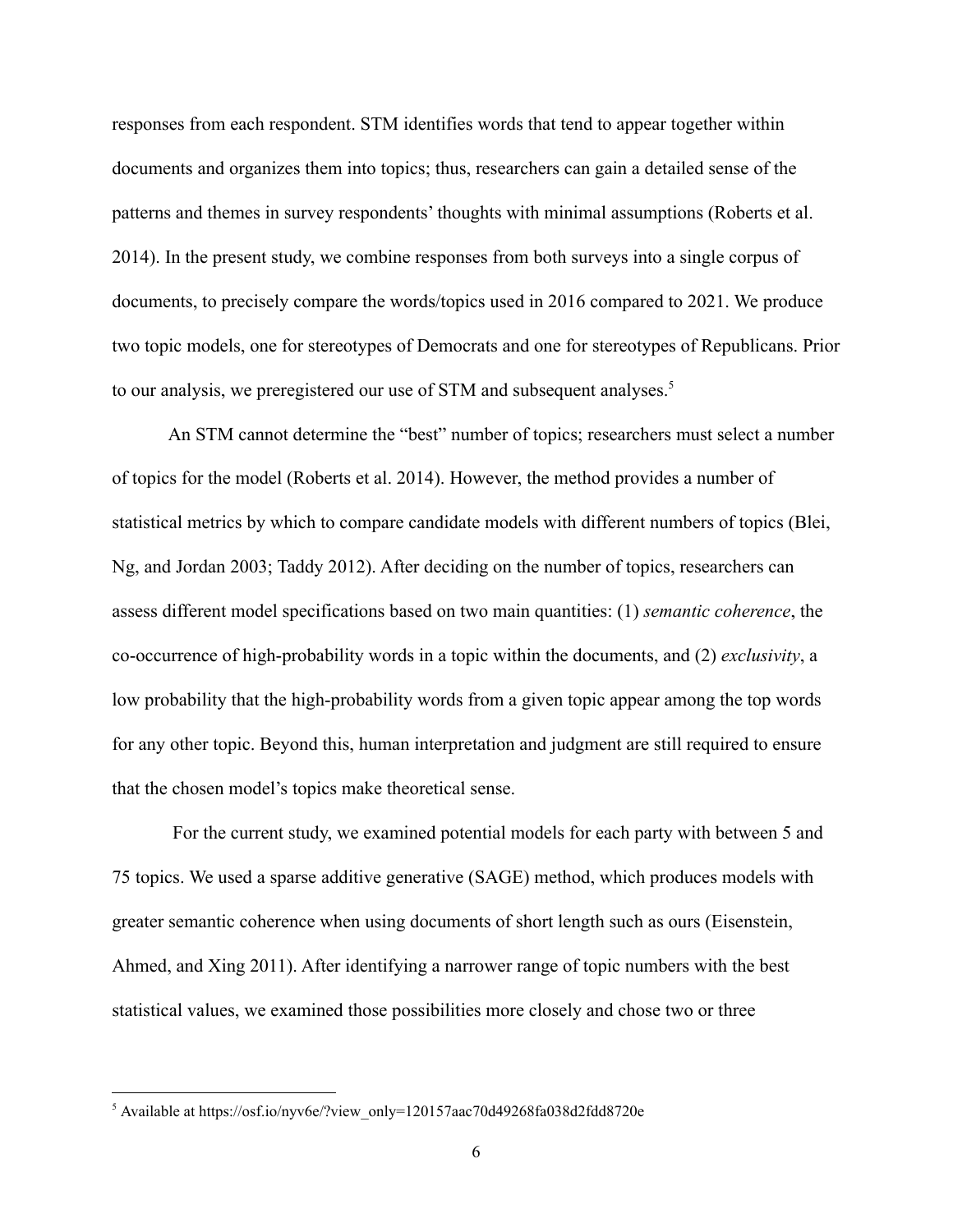alternatives for each party. For each of these, we generated a set of six model specifications and focused on those with the highest semantic coherence and exclusivity values. Based on our collective reading of the topics themselves and exemplar documents, we selected the topic models that provide the most sensible description of our data. See Appendix F for more explanation and detailed results from each step of this process.

STM also allows the inclusion of covariates—characteristics of the individual documents—which may then be associated with the use of different topics in subsequent analyses. We focus on prevalence covariates, which permit the frequency or amount of a topic to vary according to that variable. In other words, using a prevalence covariate for year allows 2016 respondents to talk about each topic more or less than 2021 respondents do. Therefore, we included survey-year as a prevalence covariate in order to evaluate the possibility that the frequency of a given topic has changed with time. We interacted the survey-year with indicator variables for partisanship (Republican, Democrat, Independent, with leaners coded as partisans) to determine if any changes in topic use depend on the partisanship of the respondent. We also included demographic variables (income, education, gender, race, ethnicity, age, political interest, and political knowledge)<sup> $\sigma$ </sup> as prevalence covariates in these models.

We evaluate prevalence covariates in a way generally consistent with traditional tests of significance. STM produces estimates of how the frequency of topic use differs by a given prevalence covariate, and these estimates include confidence intervals that incorporate the uncertainty from the topic modeling process. As such, determining whether survey-year

<sup>6</sup> Our analysis plan included survey-year as a content covariate. However, this prevents the retrieval of the exclusivity metric during the initial STM analysis. Because exclusivity is key to choosing the topic models, we elect not to include the content covariate.

 $<sup>7</sup>$  Both surveys used the same questions to measure political interest and knowledge. Demographic variables were</sup> re-coded so that they matched in both samples.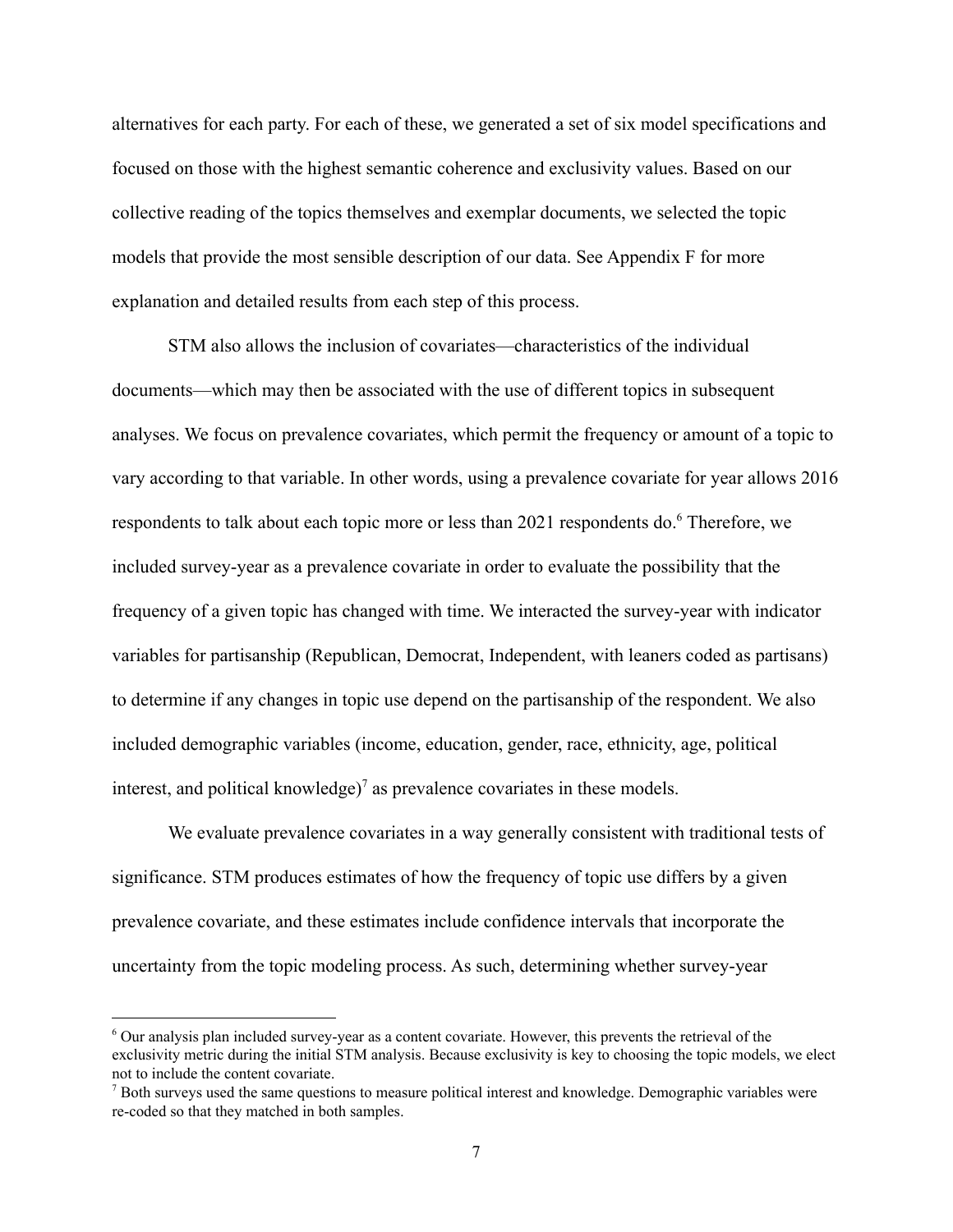influences the frequency of a given topic involves evaluating the statistical significance of differences in topic use by survey-year (interacted with partisanship as mentioned).

As a check on these results, we draw on an unpublished inductive hand-coding of Rothschild et al. (2019)'s data. This coding inductively generated a list of seven categories from the descriptors used by respondents in Rothschild et al. (2019), and then used these to categorize all descriptors that were mentioned by at least three respondents (Myers 2019). We apply these codes to the 2016 and 2021 samples, coding any new terms that appear in the 2021 sample but not the 2016 sample using the same inductive coding procedure. For each category, we compare the proportion of respondents in each sample who use at least one descriptor from the category using a difference of proportion test. Finally, we assign a "type" to each respondent based on the most frequent category among their responses. This analysis is presented in the appendix.

# **Results**

We begin our main analysis by presenting the stereotype topics for Democrats and Republicans. For both parties, our model selection process yielded 8 topics.<sup>8</sup> Table 1 shows the Democratic topics as well as the proportion of responses that each topic represents. Following Rothschild et al. (2019), we report FREX words—that is, words that appear frequently within each topic and are most exclusive to that topic. We supplement these results with our reading of the exemplar documents most closely associated with each topic, to gain a richer understanding of the thoughts articulated by respondents. (The top 10 exemplar documents for each topic are provided in the appendix.)

| Topic | FREX words                                              | Proportion |
|-------|---------------------------------------------------------|------------|
|       | stupid, mean, idiot, selfish, uninform, unrealist, evil | .072       |

<sup>&</sup>lt;sup>8</sup> The matching number of topics is coincidental.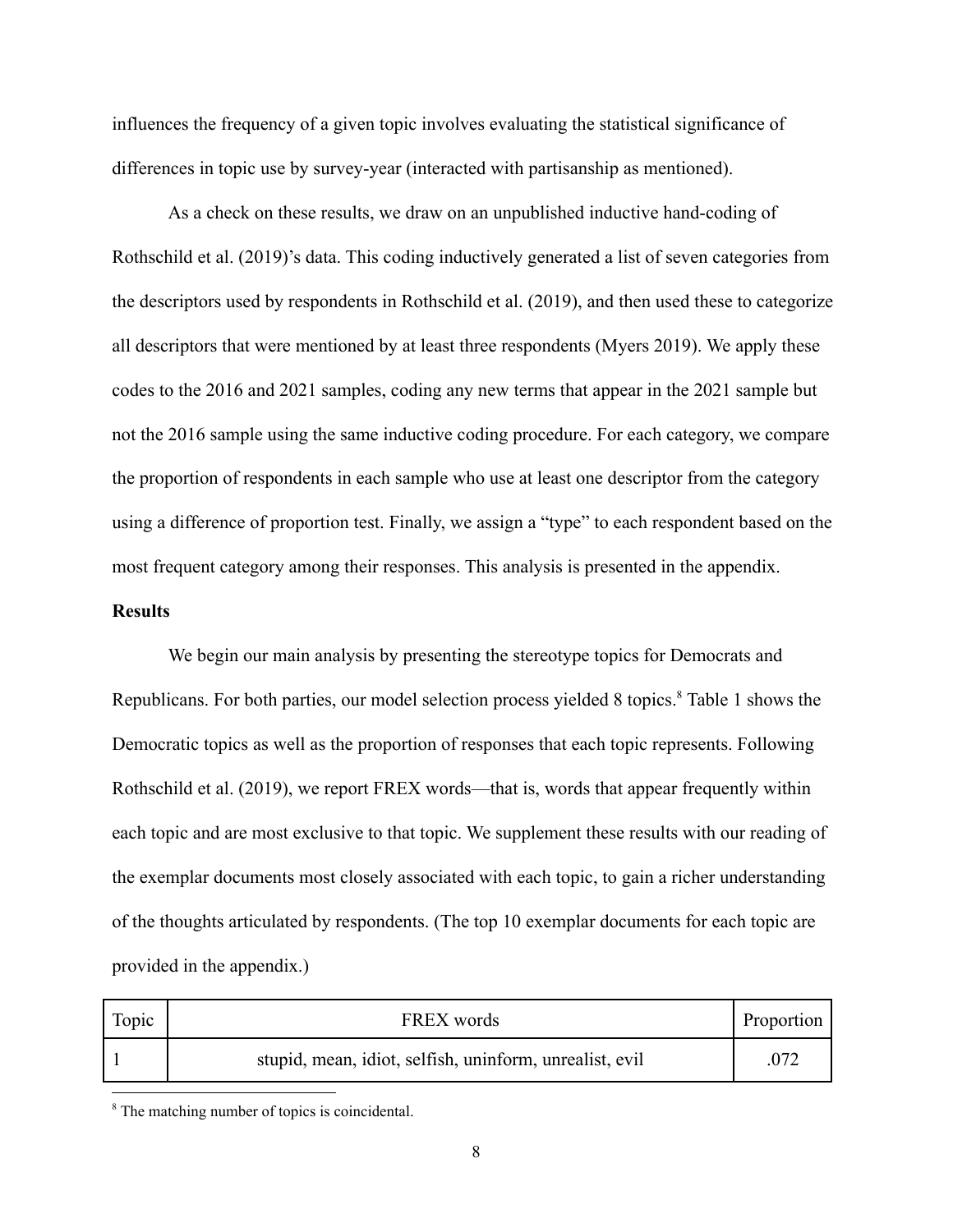| 2 | <nonresponse>, conserv, arrog, loud, abort, spender, posit</nonresponse> | .306 |
|---|--------------------------------------------------------------------------|------|
|   | socialist, pro, young, free, minor, govern, liber                        | .176 |
|   | class, middl, poor, union, peopl, left, blue                             | .084 |
|   | lazi, liar, dont, dumb, stubborn, rich, fake                             | .060 |
|   | honest, smart, equal, trustworthi, kind, hope, support                   | .099 |
|   | good, great, like, nice, cool, joe, biden                                | .079 |
|   | open, care, help, inclus, intellig, peac, fair                           | -123 |

#### **Table 1. Democratic Stereotype Topics**

In line with findings from Busby et al. (2021), many of these topics cohere around distinct themes related to partisans' individual characteristics, the groups to which they belong, and political issue priorities. Topics 6 and 8, for example, describe supporters of the Democratic Party in terms of positive individual traits such as "honest", "smart", "open-minded", and "caring", whereas Topics 1 and 5 list negative traits like "stupid" and "lazy". Topic 4 emphasizes a number of groups associated with the Democratic coalition—the middle class, the poor, and unions—and Topic 3 similarly references young people and (in the exemplars) minorities. Issue-based language does not appear as prominently in the FREX words, though Topic 3 includes mentions of big government and socialism. The exemplars for that topic include more specific terms such as "taxes", "entitlements", and "welfare". The four trait-focused topics occupy a large share of responses—0.354—in accordance with Rothschild et al. (2019)'s observation that these kinds of stereotypes tend to be the most common among the public.

Notably, we also observe a lack of substantive answers from many survey participants. Topic 2, which is almost exclusively responses coded as nonresponse (e.g., leaving the space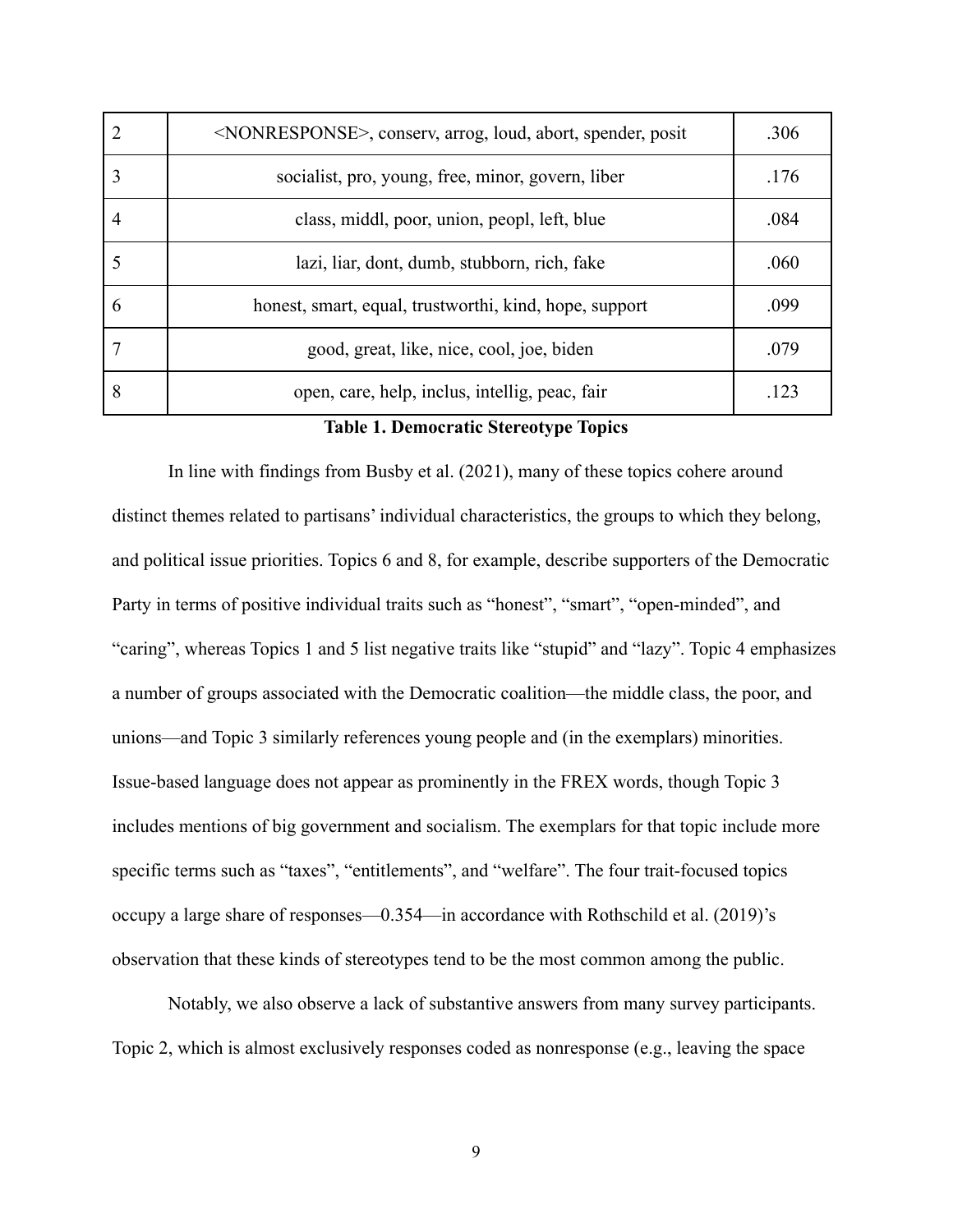blank or saying "don't know"), takes up the single largest topic proportion at .306. Topic 7, while it includes more actual responses, tends to be relatively vague or unsophisticated (e.g., referencing Joe Biden or using generic descriptors such as "good" or "great"). The presence of these topics in the model suggests that, while many respondents can call to mind specific and detailed thoughts about Democratic supporters, many others prove unable or unwilling to do so. This aligns with perennial findings concerning the low political sophistication of many voters (Converse 1964; Kinder and Kalmoe 2017).

Table 2 presents stereotype topics and proportions for Republican supporters. As with Democrats, topics expressing positive and negative personal traits occupy a large proportion of responses, such as "honest" and "loyal" in Topic 2, "greedy" and "selfish" in Topic 4. Topic 3 highlights groups associated with the party, such as whites and the wealthy, though these are mixed with more trait-based terms like "stubborn" and "biased". Topics 5, 6, and 7 mention groups as well (e.g., the middle class, older people, Christians, and rural residents), but these are mixed with more issue- or value-based terms like "hard work", "freedom", and "pro life". This, too, coheres with previous findings from Rothschild et al. (2019), who find that group- and issue-focused responses often occur together. We also see a pattern of nonresponse (Topic 1) and vague responses (Topic 8) similar to what we find for Democratic stereotypes.

| Topic | FREX words                                                                  | Proportion |
|-------|-----------------------------------------------------------------------------|------------|
|       | <nonresponse>, peopl, dont, opinion, liber, polit, republican</nonresponse> | .310       |
|       | care, smart, honest, loyal, help, patriot, american                         | .118       |
|       | rich, white, male, stubborn, wealthi, bias, self                            | .091       |

<sup>&</sup>lt;sup>9</sup> The STM algorithm lists six FREX words for each topic, even topics overwhelmingly dominated by a single "word". All ten of the exemplar responses that best characterize this topic contain only nonresponses; similarly, nine of ten exemplar responses for Republican Topic 1 contain only nonresponses.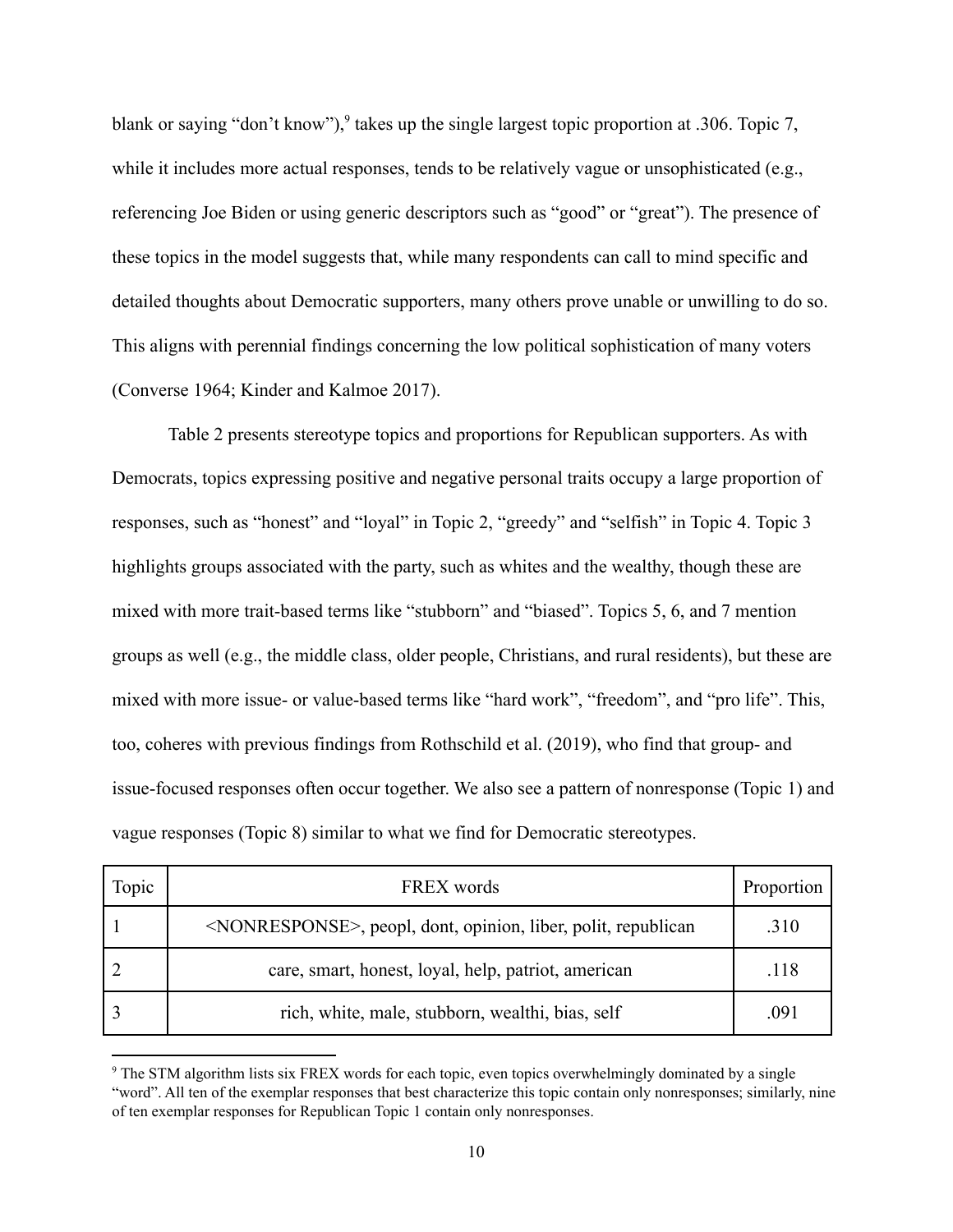|             | greedi, selfish, racist, liar, stupid, dumb, ignor  | .186 |
|-------------|-----------------------------------------------------|------|
|             | pro, life, rural, gun, christian, conserv, govern   | .145 |
| $\mathbf b$ | middl, educ, class, hardwork, freedom, strong, busi | .043 |
|             | old, religi, less, law, upper, collar, brainwash    | .047 |
| 8           | good, like, bad, cool, awesom, nice, great          | .060 |

## **Table 2. Republican Stereotype Topics**

We turn next to our primary research question: Has the content of partisan stereotypes changed over the last five years? As mentioned, we use survey-year as a prevalence covariate in our STMs, which enables us to test whether the use of words from different topics differs between 2016 and 2021. Figure 1 plots the use of the topics described above in both 2016 and 2021, broken out by respondent partisanship. The differences between the surveys can be read essentially as a difference in averages —for example, among Democrats we see a .0826 increase in the proportion of responses coming from Topic 8, and a smaller increase of the same among Republicans. Alongside similar increases in the use of terms from Topic 6, these results suggest an overall growth in trait-based stereotypes over time. This accords with the trend theorized by Busby et al. (2021), in which Americans have personalized their partisanship and treat it as a social identity in its own right. Meanwhile, we see decreases in Topics 3 and 4—which largely embody left-wing and marginalized groups within the Democratic coalition—among Democrats, as well as a decrease in Topic 3 among Republicans. Coalition-based thinking about Democratic Party supporters thus seems to have declined, though we do observe a marginally significant *increase* in Republicans' use of class-based language in Topic 4 to describe outpartisans.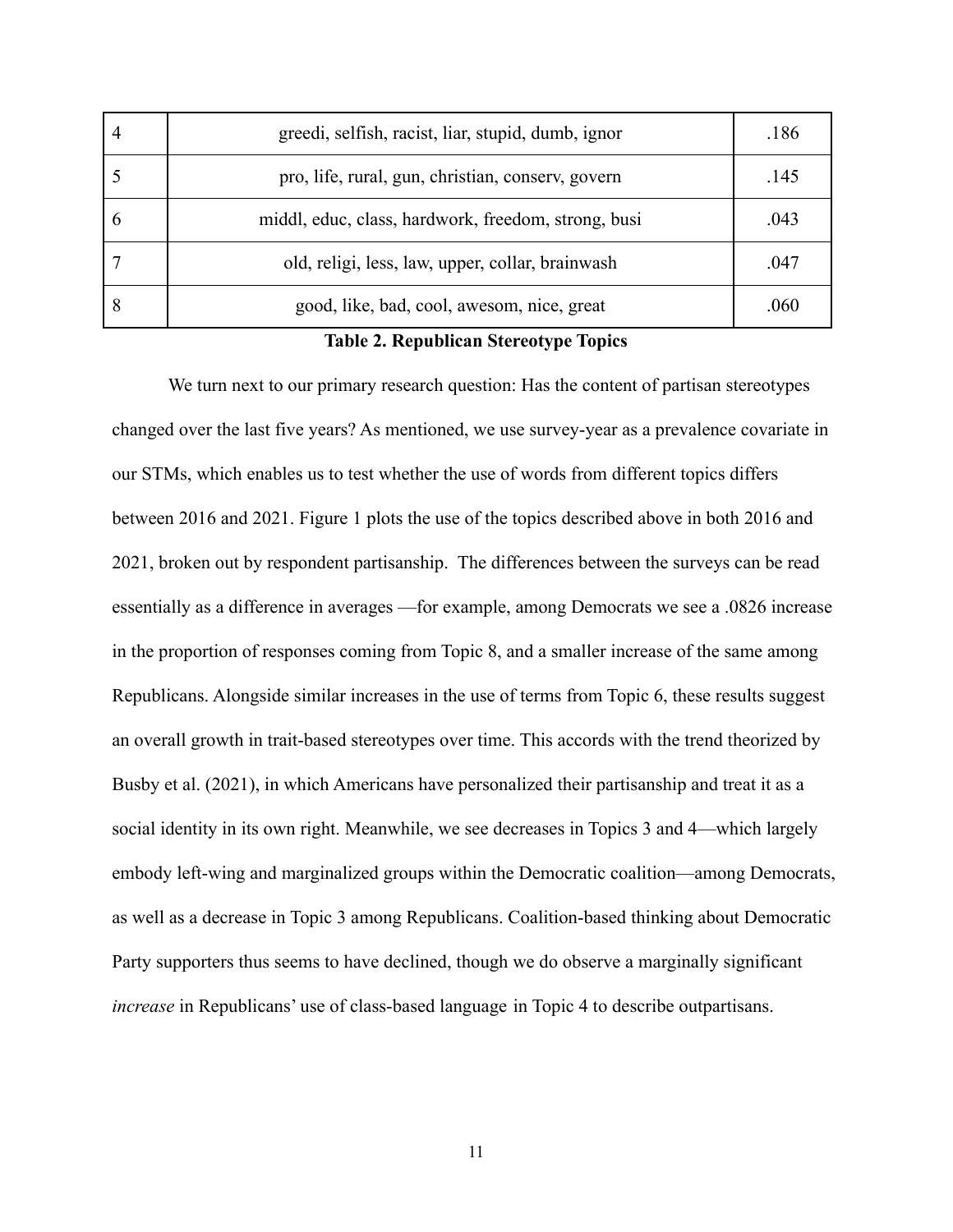Turning to the proportions and shifts for Republican topics, a similar pattern emerges. In 2021 compared to 2016, supporters of both parties use terms from Topic 5 less often. This topic heavily references what we might call the "pre-Trump" Republican coalition, including groups like Christians and the wealthy as well as issues like abortion and gun rights. At the same time, we see increases in Topic 2 with its references to characteristics such as patriotism, honesty, and loyalty. This suggests, firstly, another decline in group-based partisan stereotypes alongside a growth in trait-based stereotypes. The shift appears, as well, to reflect an increased emphasis on patriotism (perhaps nationalism) over more traditional forms of group politics—particularly in how Republicans see themselves, evidenced by their much larger Topic 2 increase of .257.

As with Democrats, we also see a substantial decrease across years in nonresponse (Topic 1), alongside an increase in generic positive language (Topic 8). Overall, then, even among individuals without many concrete top-of-the-head ideas about partisans, those surveyed in 2021 prove more likely than those in 2016 to say *something* rather than leave the stereotype question blank or say "don't know". To ascertain whether this stems from greater attentiveness to the survey among the 2021 sample—which might suggest a panel effect skewing our other results—we examine whether the relationships between survey-year and topic proportions differ for respondents who passed versus failed our attention check (see the appendix for details). In sum, we find very few significant differences and conclude that differences in the use of more substantive stereotype topics do *not* result from the two samples approaching the task differently.

Results for both parties tell a story of more strongly trait- or identity-based thinking about partisanship over time—a continuation of trends observed by Busby et al. (2021) and findings from other studies of polarization (e.g., Iyengar, Sood, and Lelkes 2012; Mason 2018).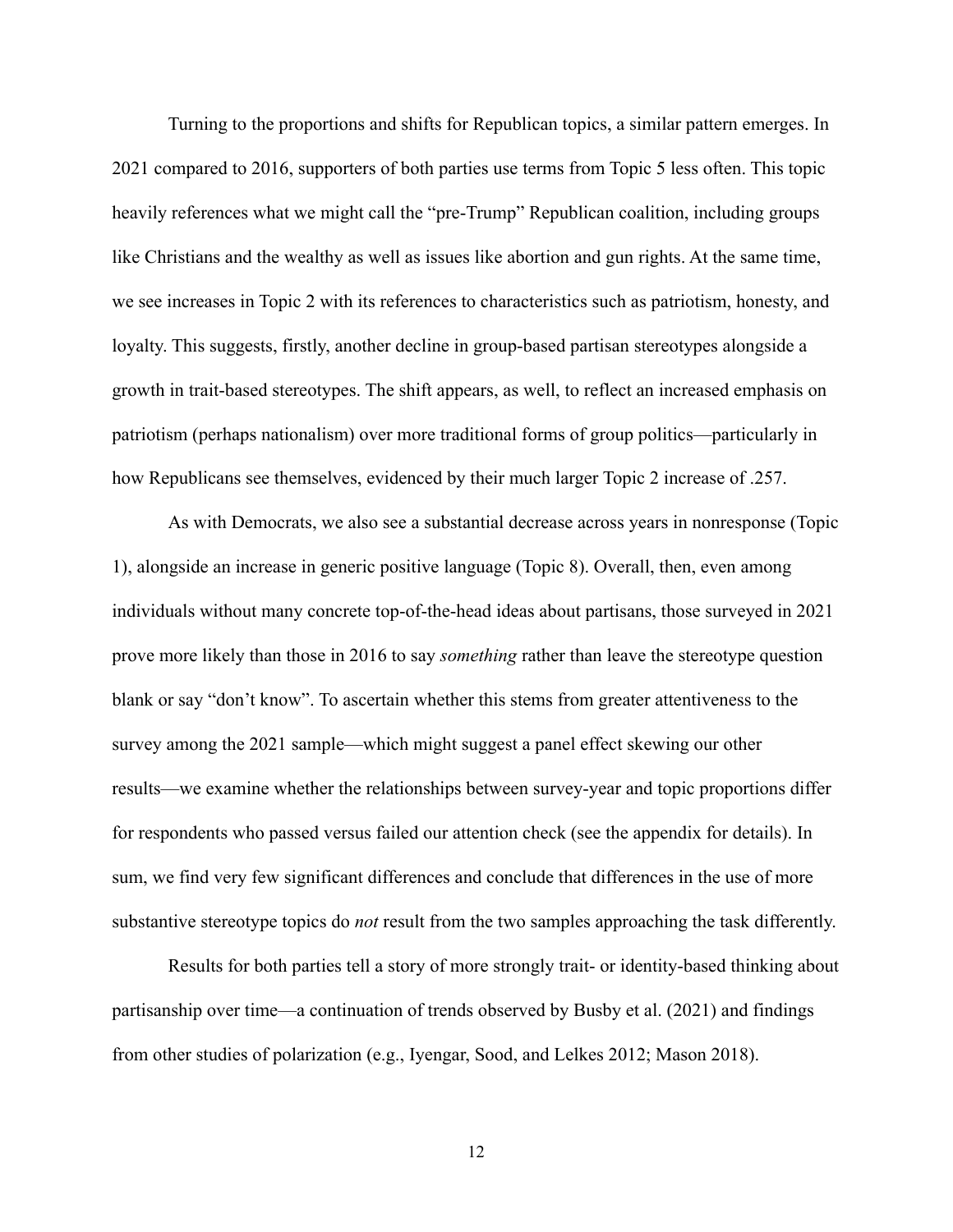Simultaneously, images of partisans as members of other groups or as prioritizing certain political issues appear to have declined in the last five years, though such ideas still come to mind for many respondents. In sum, what Busby et al. (2021) call the *partisan-identity* perspective on partisanship has continued to gain popularity among the public, while the *coalitional* and *instrumental* perspectives have further diminished.<sup>10</sup>

<sup>&</sup>lt;sup>10</sup> Results reported in Appendix A that use a hand-coding of descriptors to classify respondents' stereotype return similar results - the proportion of respondents holding "trait" stereotypes increases, while the proportion holding "group" stereotypes decreases.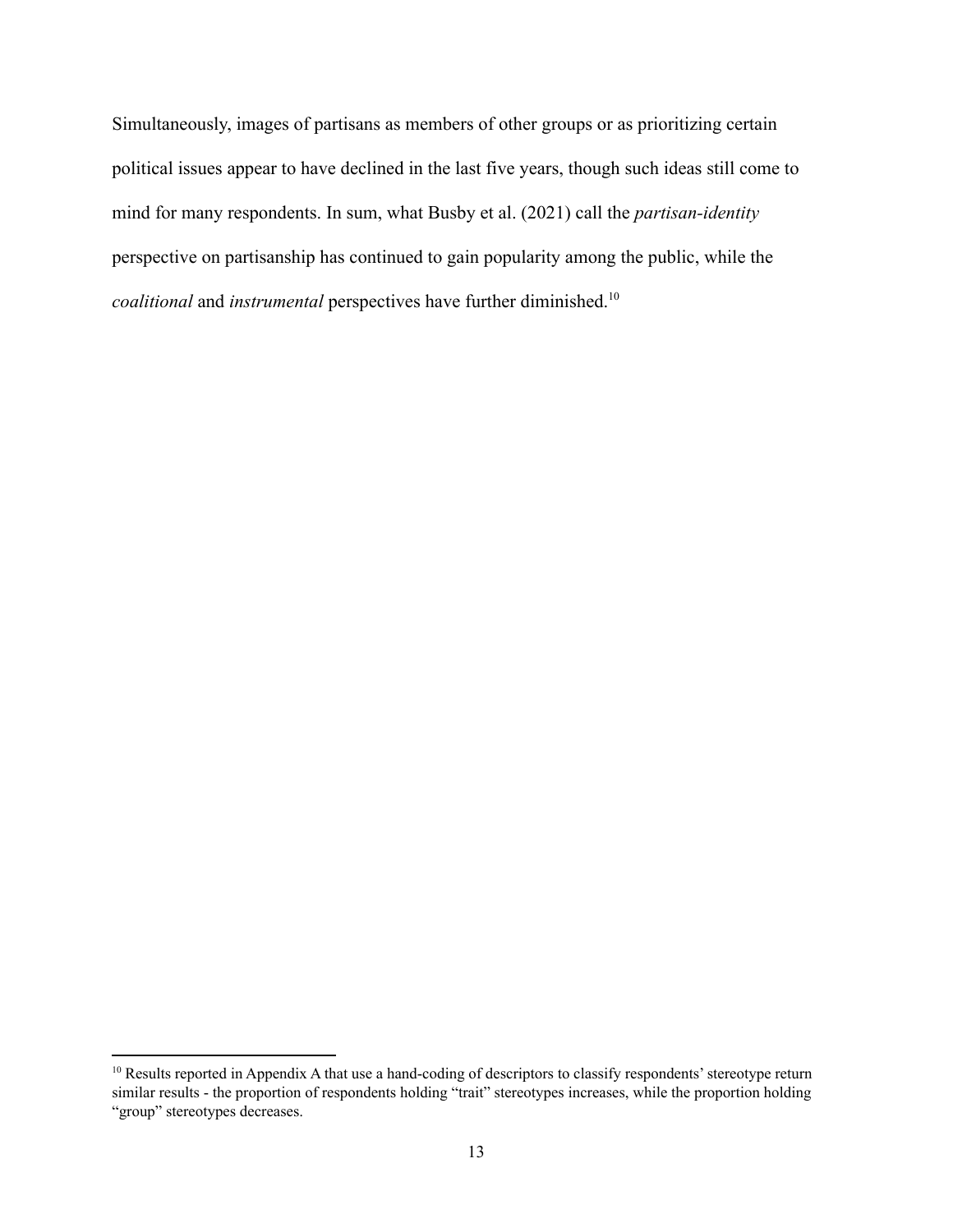# **Figure 1.Topic Proportions and Shifts Over Time**

Topic Use By Year



Figure presents topic proportions along with 95 percent confidence intervals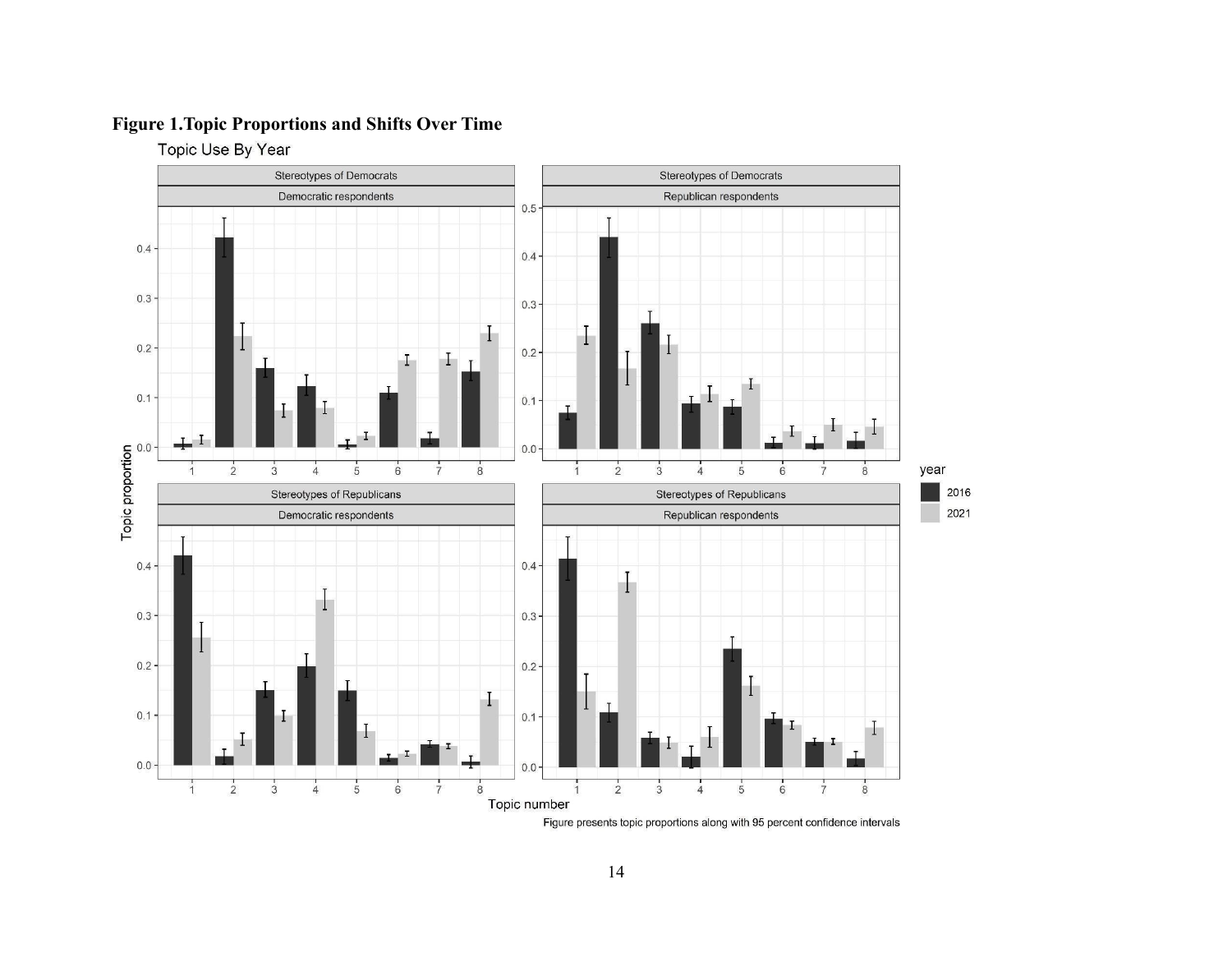## **Discussion and Conclusions**

Our results reveal that, while some changes have occurred in the content of partisan stereotypes, much has stayed the same. Many of the group-, issue-, and trait-based images observed in 2016 by Rothschild et al. (2019) remain present in our 2021 sample. The American public's ideas about the parties thus continue to be complex and multifaceted, and reflect disparate conceptions of partisanship discussed by political scientists.

The content has shifted, however, in terms of which ideas Americans call to mind most easily. Trait stereotypes—already the most common type in 2016 (Rothschild et al. 2019)—have become even more prevalent, suggesting that partisanship is increasingly viewed as a social identity in itself, with its own set of associated characteristics and value judgments. The magnification of this trend proves most evident in Republicans' images of their own party, with the single greatest change in stereotype prevalence centered on their increased use of words like "patriots", "patriotic", "loyal", and "Americans" alongside a number of more general positive traits. Though we cannot say for certain with these data, it strikes us as plausible that Donald Trump's rise to power within the party and his increased promotion of nationalistic ideas have exerted an influence here.

Stereotypes may thus shift in response to even short-term changes in the political environment. Future work, however, should look more deeply into this potentially causal connection, as it holds far-reaching implications for future democratic functioning. The continued growth of sectarian and personalized thinking about partisanship may, as noted by Busby et al. (2021), presage greater polarization in the years to come.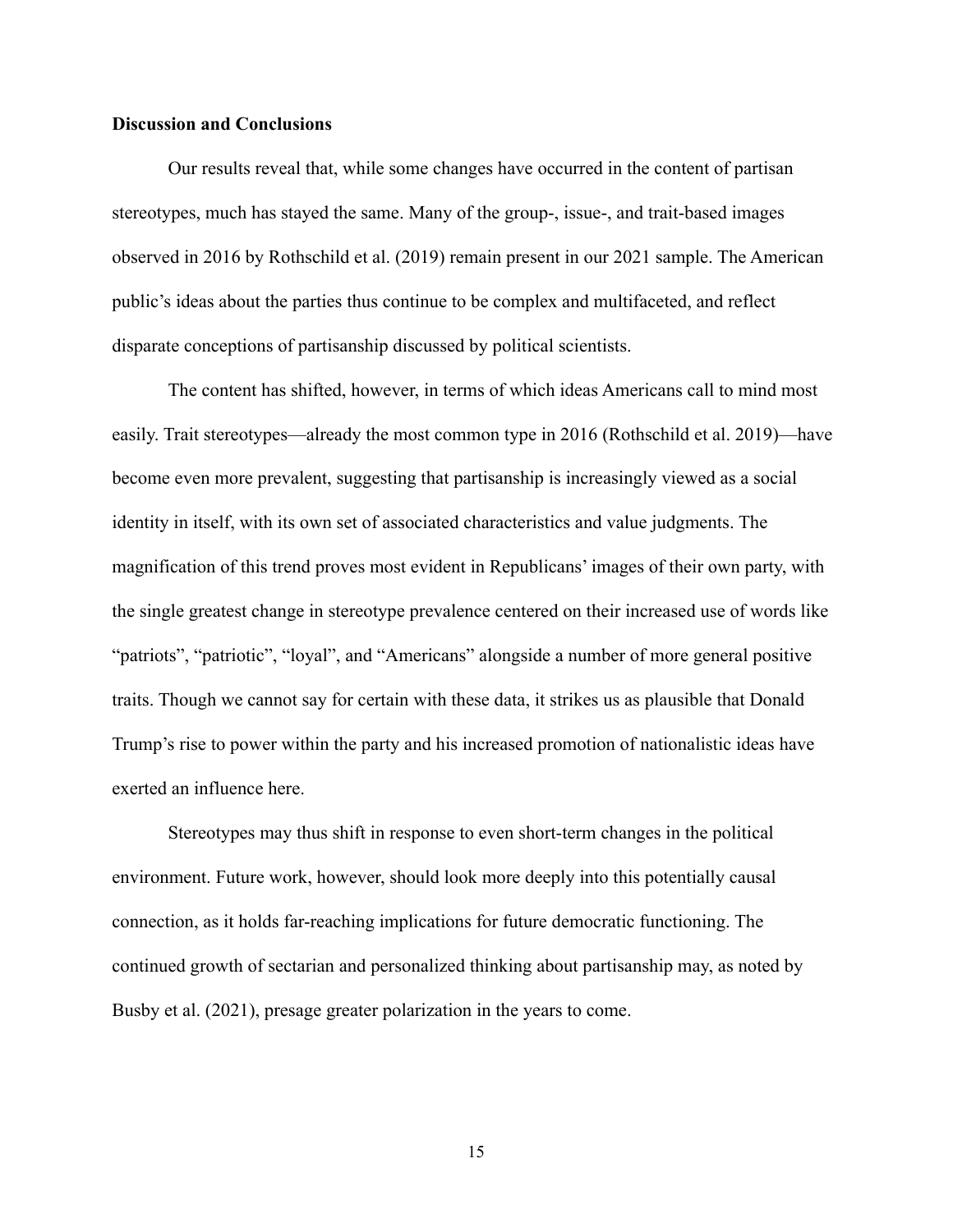# **References**

Ahler, Douglas J., and Gaurav Sood. 2018. "The Parties in Our Heads: Misperceptions About Party Composition and Their Consequences." *Journal of Politics* 80(3): 964-981.

Allport, Gordon W. 1954. *The Nature of Prejudice.* Reading, MA: Addison-Wesley.

- Blei, David M., Andrew Y. Ng, and Michael I. Jordan. 2003. "Latent dirichlet allocation." *Journal of Machine Learning Research* 3: 993-1022.
- Bordalo, Pedro, Katherine Coffman, Nicola Gennaioli, and Andrei Shleifer. 2016. "Stereotypes." *Quarterly Journal of Economics* 141(4): 1753-1794.
- Busby, Ethan C., Adam J. Howat, Jacob E. Rothschild, and Richard M. Shafranek. 2021. *The Partisan Next Door: Stereotypes of Party Supporters and Consequences for Polarization in America*. New York: Cambridge University Press.
- Claassen, Ryan L., Paul A. Djupe, Andrew R. Lewis, and Jacob R. Neiheisel. 2021. "Which Party Represents My Group? The Group Foundations of Partisan Choice and Polarization." *Political Behavior* 43(2): 615-636.
- Converse, Phillip E. 1964. "The Nature of Belief Systems in Mass Publics." In *Ideology and Its Discontents*, edited by David E. Apter*.* New York: Wiley, 206-261.
- Dasgupta, Nilanjana and Anthony G. Greenwald. 2001. "On the malleability of automatic attitudes: Combating automatic prejudice with images of admired and disliked individuals." *Journal of Personality and Social Psychology* 81(5): 800-814.
- Devine, Patricia G., and Andrew J. Elliot. 1995. "Are Racial Stereotypes *Really* Fading? The Princeton Trilogy Revisited." *Personality and Social Psychology Bulletin* 21(11): 1139-1150.
- Eagly, Alice H., and Antonio Mladinic. 1989. "Gender Stereotypes and Attitudes toward Women and Men." *Personality and Social Psychology Bulletin* 15(4): 543-558.
- Eisenstein, Jacob, Amr Ahmed, and Eric P. Xing. "Sparse additive generative models of text". In *Proceedings of ICML*, 2011.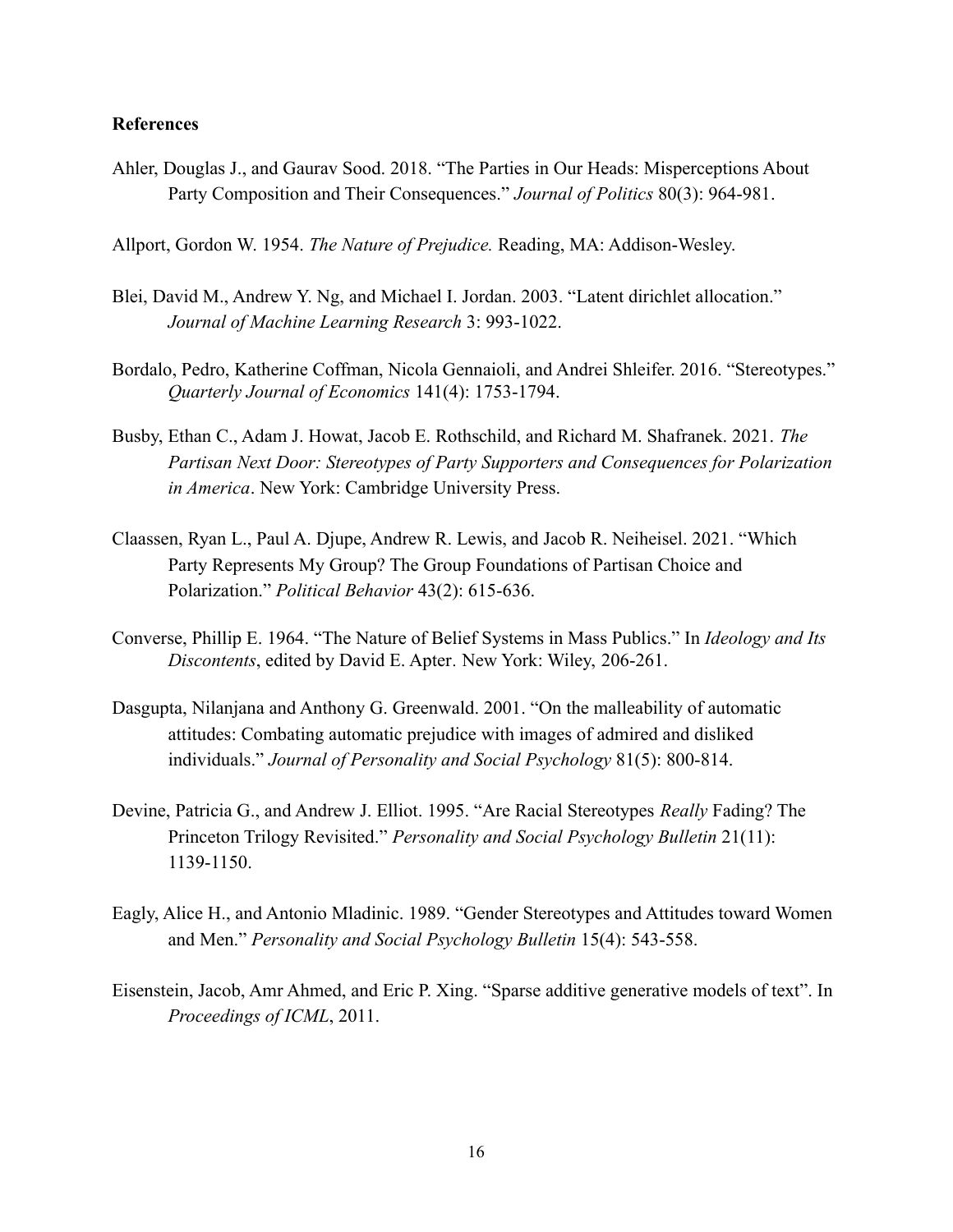- Garcia-Marques, Leonel, Ana Sofia Santos, and Diane M. Mackie. 2006. "Stereotypes: Static Abstractions or Dynamic Knowledge Structures?" *Journal of Personality and Social Psychology* 91(5): 814-831
- Garcia-Marques, L., A. Sofia C. Santos, Diane M. Mackie, Sara Hagá, and Tomás A. Palma. 2017. "Cognitive Malleability and the Wisdom of Independent Aggregation." *Psychological Inquiry* 28(4): 262–267.
- Goldman, Seth K., and Diana Carole Mutz. 2014. *The Obama Effect: How the 2008 Campaign Changed White Racial Attitudes.* New York: Russell Sage Foundation.
- Green, Donald, Bradley Palmquist, and Eric Schickler. 2002. *Partisan Hearts and Minds: Political Parties and the Social Identities of Voters.* New Haven, CT: Yale University Press.
- Greene, Steven. 1999. "Understanding Party Identification: A Social Identity Approach." *Political Psychology* 20(2): 393-403.
- Greene, Steven. 2004. "Social Identity Theory and Party Identification." *Social Science Quarterly* 85(1): 136-153.
- Iyengar, Shanto, Gaurav Sood, and Yphtach Lelkes. 2012. "Affect, Not Ideology: A Social Identity Perspective on Polarization." *Public Opinion Quarterly* 76(3): 405-431.
- Karlins, Marvin, Thomas L. Coffman, and Gary Walters. 1969. "On the Fading of Social Stereotypes: Studies in Three Generations of College Students." *Journal of Personality and Social Psychology* 13(1): 1-16.
- Kinder, Donald R., and Nathan P. Kalmoe. 2017. *Neither Liberal Nor Conservative: Ideological Innocence in the American Public.* Chicago: University of Chicago Press
- Levendusky, Matthew, and Neil Malhotra. 2016. "Does Media Coverage of Partisan Polarization Affect Political Attitudes?" *Political Communication* 33(2): 283-301.
- Lucid. 2021. "Esomar 36." *Lucid*. <https://luc.id/esomar/> Accessed November 4, 2021. Archived at <http://web.archive.org/web/20211006101239/https://luc.id/esomar/>
- Mason, Lilliana. 2018. *Uncivil Agreement: How Politics Became Our Identity.* Chicago: University of Chicago Press.